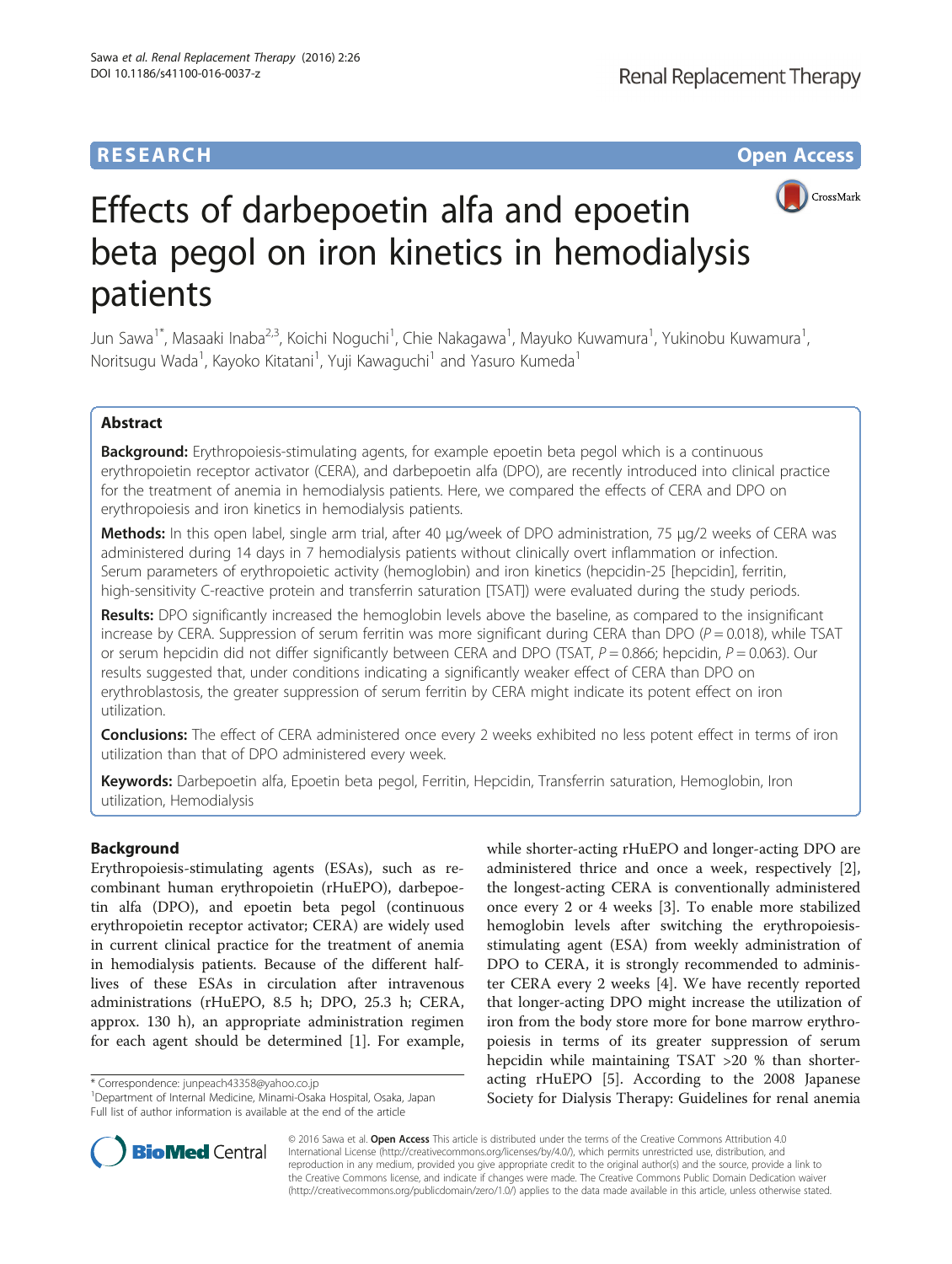in chronic kidney disease [\[6](#page-5-0)], as long as TSAT is maintained >20 %, iron supplementation should be stopped when the serum ferritin level increases  $\geq 100$  ng/mL [\[5](#page-5-0)]. Due to the recent development of a precise assay for hepcidin [[7\]](#page-5-0), the serum level of hepcidin has been recognized as a relevant indicator for iron utilization for erythropoiesis [\[8](#page-5-0)]. Metabolism of hepcidin is tightly regulated by erythroferrone produced by erythroblasts, which increases as the erythropoietic activity of the bone marrow becomes elevated [\[9](#page-5-0)].

In the present study, we compared the effects of DPO administered once per week with those of CERA once every 2 weeks on iron kinetics and erythropoiesis in Japanese hemodialysis patients in an open label, single arm trial design during the total study period of 4 weeks.

## Methods

#### Patients

All patients provided informed consent to participate in the study after being individually explained the study protocol and associated risks. The present study protocol was approved by the Ethical Committee of Social Care Corporation at Keigakukai South Osaka Hospital (2014-4).

The inclusion criteria were a clinically stable condition particularly in terms of hemoglobin (Hb) levels and the dose of rHuEPO, as well as iron metabolism for 3 months before the start of the present study. All enrolled patients had received rHuEPO (3000 IU × 3/week) for more than 3 months prior to enrolment, had stable hemoglobin levels (10.0–12.0 g/dL; variation <0.5 g/dL in the three months prior to enrolment), and transferrin saturation (TSAT) >20 % and serum ferritin >50 ng/mL.

Patients who are smokers and have other conditions likely to affect Hb levels, such as acute inflammation, infection, or cardiovascular disease, were excluded from the study. Acute inflammation and infection were defined by the presence of symptoms together with a serum C-reactive protein (CRP) level above the upper limit of normal of 0.4 mg/dL. The presence of cardiovascular disease was evaluated based on clinical information regarding coronary, cerebral and peripheral artery diseases, and aortic aneurysm. Coronary artery disease was diagnosed when a subject had one or more of the following criteria: (1) past history of percutaneous coronary intervention or coronary artery bypass grafting, (2) presence of significant stenosis by coronary angiography, (3) presence of ST-T abnormalities on electrocardiogram associated with typical symptoms attributable to angina pectoris, and (4) use of one or more medication for coronary ischemia, as we have described previously [\[10](#page-5-0)]. None of the patients were iron-deficient on the basis of the absence of anemia and normal erythropoietin responsiveness index. Patients with evidence for marked inflammation or infection were excluded.

#### Study design

Seven outpatients (three male and four female), who had received maintenance hemodialysis for at least 6 months at Minami-Osaka Dialysis Clinic (Osaka, Japan), were enrolled in the study. The design of this open label, single arm trial is as follows. At the beginning of the study, rHuEPO (3000 IU  $\times$  3/week) was first continuously administered for 3 months and then withdrawn for a washout period of 7 days. Weekly DPO administration was then initiated for 14 days (administered weekly on days 0 and 7 at a dose of 40 μg/week), which was immediately followed by rHuEPO administration for 4 weeks (3000 IU  $\times$  3/week). After rHuEPO administration was again stopped for a washout period of 1 week, CERA was administered once on day 0 at a dose of 75 μg without any administration of ESA for the subsequent 14 days.

During the two 14-day treatment periods with DPO and CERA, biochemical parameters for bone marrow erythropoiesis and iron metabolism were monitored. No drugs that might affect erythropoietic activity or iron utilization were administrated during the study period. Hemoglobin level and serum parameters of iron metabolism (TSAT, serum ferritin and serum hepcidin) were measured immediately before ESA administration and also before the start of the hemodialysis session on days 0, 2, 4, 7, 9, 11, and 14 during the treatment periods with DPO and CERA. Serum high-sensitivity C-reactive protein level (hs-CRP) was measured on days 0, 7, and 14. Utilization of iron was evaluated based on the area under the serum concentration–time curves of TSAT, serum ferritin, and serum hepcidin during the administration periods.

#### Blood samples and determination of serum markers

Blood samples were collected, kept on ice for 1 h, centrifuged at  $1000 \times g$  for 10 min, aliquoted, and then stored at −80 °C until assay. Serum hepcidin level was quantified by liquid chromatography tandem mass spectrometry (LC-MS/MS) [\[7\]](#page-5-0). Serum ferritin was measured with a solid phase two-site chemiluminescence immunometric assay (Abbott Japan, Tokyo, Japan). Serum iron and total ironbinding capacity (TIBC) were determined using the bathophenanthroline method (Wako Pure Chemical Industries Ltd, Osaka, Japan). TSAT was calculated as serum iron (μg/dL)/TIBC (μg/dL)  $\times$  100(%). Serum hs-CRP level was determined with a latex turbidimetric immunoassay using an N-Assay LA CRP-S D-Type kit (Nittobo Medical, Tokyo, Japan).

Serum ferritin, hepcidin, hemoglobin, hs-CRP, and TSAT are parameters of renal anemia and therefore representatives of iron kinetics. Hence, we assessed the changes in their levels during the study period, and intergroup comparisons were performed between the two administration periods. The degree of suppression in serum ferritin, TSAT,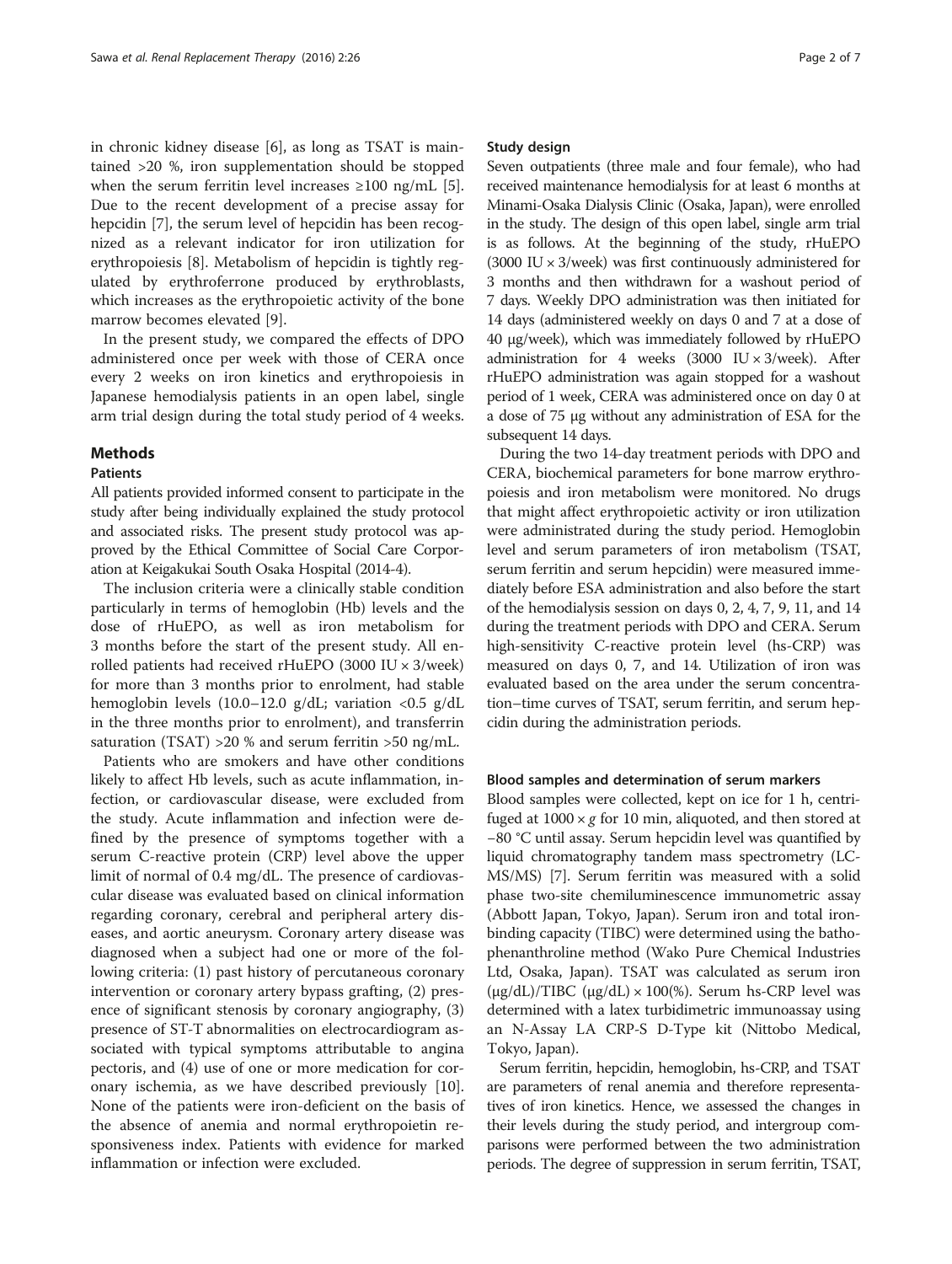<span id="page-2-0"></span>and serum hepcidin level during the study period was then estimated.

#### Statistical analyses

Values are expressed as the mean ± standard deviation (SD). Changes in serum biomarkers in addition to the relative changes of serum ferritin, TSAT, and hepcidin were compared during the DPO and CERA administration periods using the Wilcoxon signed-rank test due to the small number of patients in the present study.

The areas under the serum concentration–time curves (AUC) of ferritin, TSAT, and hepcidin were estimated by the trapezoidal rule and analyzed with the Wilcoxon signed-rank test.

The AUC was calculated based on the area between each curve and value at day 0 during the observation period from the data illustrated in Fig. 1. Since the AUC was obtained in each patient with the conversion of AUC expressed in value  $x$  days, SDs were obtained for TSAT, ferritin, and hepcidin.

#### Results

## Patient characteristics

The baseline characteristics of the patients enrolled in the study are shown in Table [1](#page-3-0). No significant difference was found in hemoglobin, serum iron, serum ferritin, TSAT, hepcidin, hs-CRP, albumin, body weight, or Δbody weight between DPO and CERA administration (Table [1\)](#page-3-0).

Cary, NC) was used for the statistical analyses.

## Changes in serum parameters for erythropoiesis and iron metabolism during DPO or CERA administration

As shown in Fig. 1a, DPO administration significantly increased the hemoglobin level from  $10.5 \pm 0.34$  to 10.9  $\pm$  0.34 g/dL (P = 0.034), while CERA administration did not significantly affect the hemoglobin level during the treatment period of 14 days. Furthermore, hemoglobin level was significantly higher on day 11 during DPO

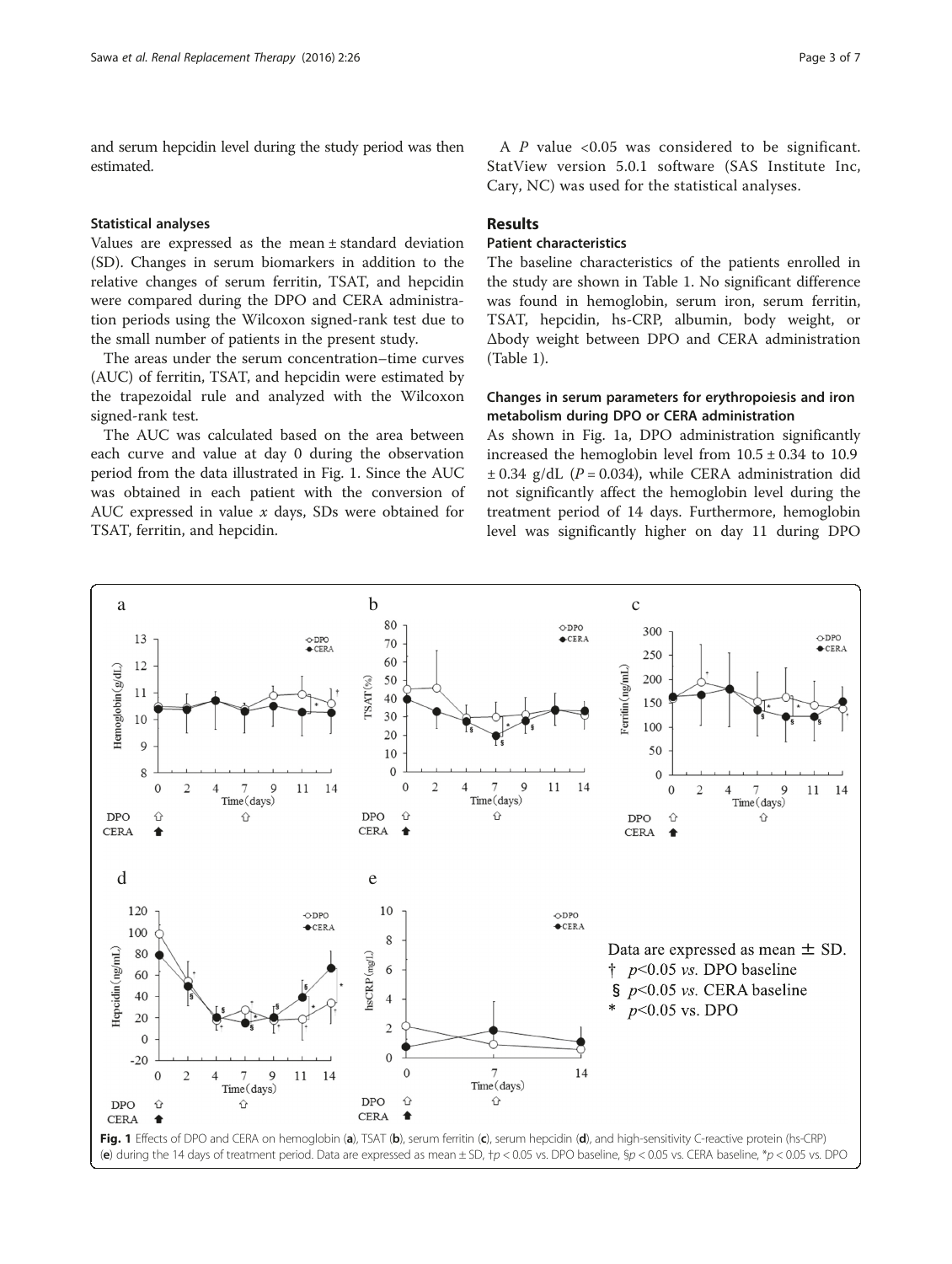|                                        | At the time of DPO treatment | At the time of CERA treatment | $P$ value |
|----------------------------------------|------------------------------|-------------------------------|-----------|
| Hemoglobin (g/dL)                      | $10.5 \pm 0.34$              | $10.4 \pm 0.75$               | 0.799     |
| Serum iron (µg/dL)                     | $82.4 \pm 26.34$             | $89.3 + 26.62$                | 0.447     |
| Serum ferritin (ng/mL)                 | $160.69 \pm 66.84$           | $163.67 \pm 67.40$            | 0.612     |
| TSAT (%)                               | $45.3 \pm 17.82$             | $39.8 \pm 9.44$               | 0.311     |
| Hepcidin (ng/mL)                       | $98.9 \pm 35.42$             | $79.3 + 27.95$                | 0.176     |
| hs-CRP (mg/dL)                         | $0.19 \pm 6.81$              | $0.07 \pm 5.01$               | 0.112     |
| Albumin (g/dL)                         | $3.5 + 0.29$                 | $3.7 \pm 0.22$                | 0.106     |
| Body weight (kg)                       | $57.9 \pm 5.2$               | $58.2 \pm 5.0$                | 0.229     |
| $\Delta$ Body weight (kg) <sup>a</sup> | $0.07 \pm 0.45$              | $0.30 \pm 0.56$               | 0.501     |

<span id="page-3-0"></span>Table 1 Baseline characteristics of patient subjects at the start of DPO CERA treatment

Sex (M/F, n) is 3/4 The age (years) is  $72.3 \pm 7.63$ 

The hemodialysis duration (months) is  $66.9 \pm 60.9$ 

<sup>a</sup>ls the change of body weight during the 14 days of DPO and CERA treatment

administration than CERA administration  $(10.9 \pm 0.66$ vs.  $10.3 \pm 0.89$  g/dL,  $P = 0.018$ ). However, hemoglobin levels did not significantly differ between DPO and CERA administrations on day 0 and day 14.

While DPO administration did not noticeably change TSAT during the treatment period of 14 days, CERA administration significantly suppressed TSAT in a progressive time-dependent manner from day 0 up to day 7 (day 0,  $39.8 \pm 9.44$  % vs. day 4,  $27.8 \pm 5.84$  %,  $P = 0.018$ ; vs. day 7,  $19.8 \pm 5.48$  %,  $P = 0.018$ ) and remained suppressed on day 9 (28.1  $\pm$  7.33 %,  $P = 0.028$ ). TSAT was significantly lower on day 7 during CERA administration than DPO administration (Fig. [1b](#page-2-0)).

While DPO administration suppressed serum ferritin initially on day 14, CERA administration significantly suppressed serum ferritin from the baseline value of  $163.7 \pm 67.4$  to  $136.0 \pm 54.2$  ng/mL on day 7 (P = 0.018), 122.1 ± 53.0 ng/mL on day 9 ( $P = 0.018$ ) and 122.7 ± 51.1 ng/mL on day 11 ( $P = 0.018$ ). Serum ferritin level significantly decreased during CERA administration than DPO administration on day 7  $(136.0 \pm 54.2 \text{ vs.})$  $154.5 \pm 60.0$  ng/mL,  $P = 0.043$ ) and day 9 (122.1  $\pm$  53.0 vs.  $163.5 \pm 59.9$  ng/mL,  $P = 0.018$ ) (Fig. [1c\)](#page-2-0).

Serum hepcidin level was significantly suppressed by day 2 after the start of either DPO or CERA administration. However, serum hepcidin began to increase towards the normal baseline by day 11 during CERA treatment, whereas DPO maintained the suppression of serum hepcidin during the treatment period of 14 days, with serum hepcidin levels being significantly lower on days 11 and 14 during DPO administration than CERA administration. Serum hepcidin level was significantly suppressed during CERA administration than DPO administration on day 7  $(15.6 \pm 11.7 \text{ vs. } 27.8 \pm 11.3 \text{ ng/mL}, P = 0.028)$ , whereas serum hepcidin level significantly was suppressed during DPO administration than CERA administration on day 11  $(18.9 \pm 19.8 \text{ vs. } 39.7 \pm 15.6 \text{ ng/mL}, P = 0.028)$  and day 14  $(34.0 \pm 19.7 \text{ vs. } 66.7 \pm 16.0 \text{ ng/mL}, P = 0.028)$  (Fig. [1d](#page-2-0)). In contrast, serum hs-CRP level did not change significantly during DPO or CERA administration (Fig. [1e](#page-2-0)).

## Suppression of parameters of iron utilization during DPO and CERA administration

Figure [2](#page-4-0) shows the effects of DPO and CERA suppression on TSAT (a), ferritin (b), and hepcidin (c), which were estimated from the area under the respective curve during the 14 days of treatment. As shown in Fig. [2b,](#page-4-0) the suppression of serum ferritin was significantly greater during CERA administration than DPO administration (CERA vs. DPO;  $220.6 \pm 284.56$  vs.  $-36.0 \pm 295.01$  ng/mL\*day;  $P = 0.018$ ). As shown in Fig. [2a, c,](#page-4-0) the suppressions of TSAT (CERA vs. DPO;  $P = 0.866$ ) and serum hepcidin (CERA vs. DPO;  $P =$ 0.063) did not differ significantly between CERA and DPO administration.

## **Discussion**

We recently reported that the suppressive effect of serum hepcidin and ferritin was significantly stronger by DPO than short-acting rHuEPO [\[6\]](#page-5-0). Therefore, to confirm the superiority of DPO on iron utilization, we made the study design to treat the enrolled patients firstly with DPO and then secondly with CERA in Japanese hemodialysis patients.

In the present study, all enrolled patients who require 3000 IU of rHuEPO three times a week to keep the target Hb level seem to have a relatively ESA-resistant property. However, to elucidate whether DPO or CERA might be better in terms of iron utilization, it seemed more appropriate to examine their effect in the patients with a relatively ESA-resistant property.

Although CERA administration (single dose of 75 μg on day 0 during 14 days of treatment) was no less potent than DPO administration (single dose of 40 μg on each of day 0 and day 7 during 14 days of treatment) in the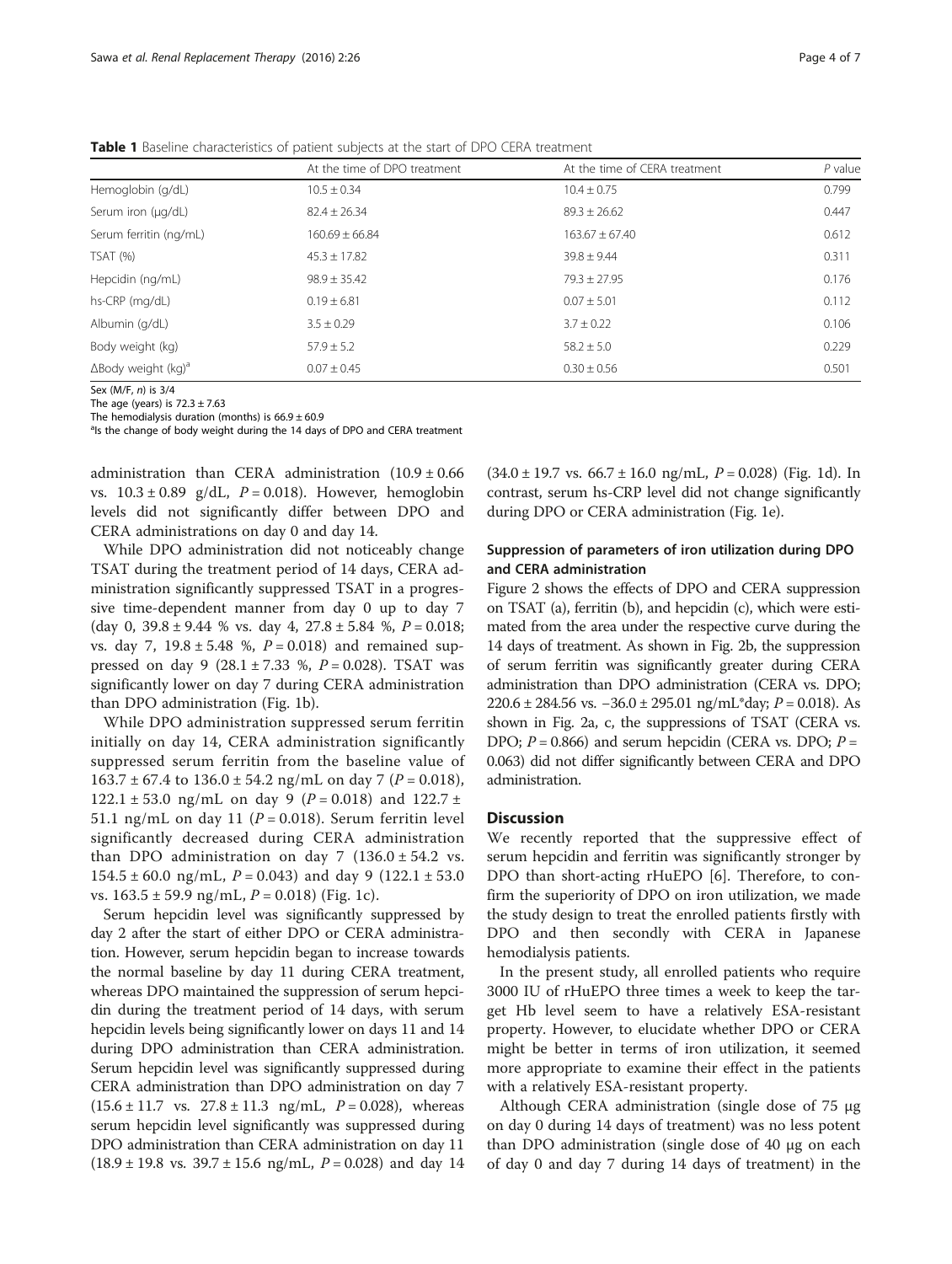<span id="page-4-0"></span>

suppression of hepcidin, ferritin and TSAT by 9 days, these parameters began to increase by 14 days after single administration of 75 μg CERA. However, based on the AUC during 14 days of CERA and DPO treatment, the effects of CERA to suppress serum hepcidin and TSAT did not differ significantly from those of DPO, although CERA was more potent than DPO in the suppression of serum ferritin.

Because of the time-course of serum hepcidin, it is conceivable that the erythropoietic activity of CERA might be diminished after 9 days of CERA administration, while the erythropoietic activity of DPO remained persistent throughout 7 days of DPO administration. The greater potency of CERA in the suppression of serum hepcidin on day 7 might lead to the significant suppression of serum ferritin. Conversely, an increase of serum hepcidin in the CERA-treated group might be associated with significant increase of serum ferritin (Fig. [1\)](#page-2-0). However, during the 14 days of treatment period, it was suggested that the effect of CERA might have greater potency than DPO to suppress serum ferritin, in contrast with the insignificant difference in the potencies to suppress serum hepcidin between two ESAs.

It has been previously reported that serum ferritin might be reduced as the ESA efficiently improves anemia by suppressing serum hepcidin to increase iron movement from the body iron store into circulation [[11\]](#page-5-0). In the present study, DPO administration significantly increased the hemoglobin level, while CERA administration did not significantly affect the hemoglobin level during the treatment period of 14 days. However, as shown in Fig. 2, the suppression of serum ferritin was significantly greater during CERA administration than DPO administration, while serum hepcidin did not differ significantly between CERA and DPO administration. Therefore, our result suggested that CERA might be a more superior ESA in iron utilization.

In hemodialysis patients, iron supplementation, which might compensate for the iron loss due to blood loss into the dialysis circuit during each hemodialysis session, is essential in treating anemia and to increase the EPO responsiveness to ESA dosage [[12, 13](#page-5-0)]. However, iron overload may increase oxidative stress [[14\]](#page-5-0) and leave patients at risk for infection [[15\]](#page-5-0), arteriosclerosis [[16](#page-6-0)], and viral hepatitis [[17\]](#page-6-0). Furthermore, we have recently reported that administration of intravenous iron in hemodialysis patients increases the all-cause mortality in a dose-dependent manner, which is independent of serum TSAT and ferritin levels, suggesting that iron alone might directly exert a harmful effect in hemodialysis patients [[18\]](#page-6-0).

Serum ferritin level, which represents total body iron stores, might provide a relevant measure for the risk of infection and cardiovascular events, as well as mortality in hemodialysis patients [\[19\]](#page-6-0). In patients undergoing hemodialysis, it has been shown that a higher serum ferritin level is associated with a high incidence of bacteremia [[20\]](#page-6-0) and a reduction in the phagocytic ability of leukocytes [\[21](#page-6-0)]. Previous studies have additionally shown that a high serum ferritin level is associated with hospitalization, morbidity, and an all-cause mortality in hemodialysis patients [\[22](#page-6-0), [23\]](#page-6-0).

In Japan, since the harmful effect of iron has long been advocated to iron-usage restriction, we reported that intravenous administration of iron is significantly lower in Japan than other countries [[24\]](#page-6-0).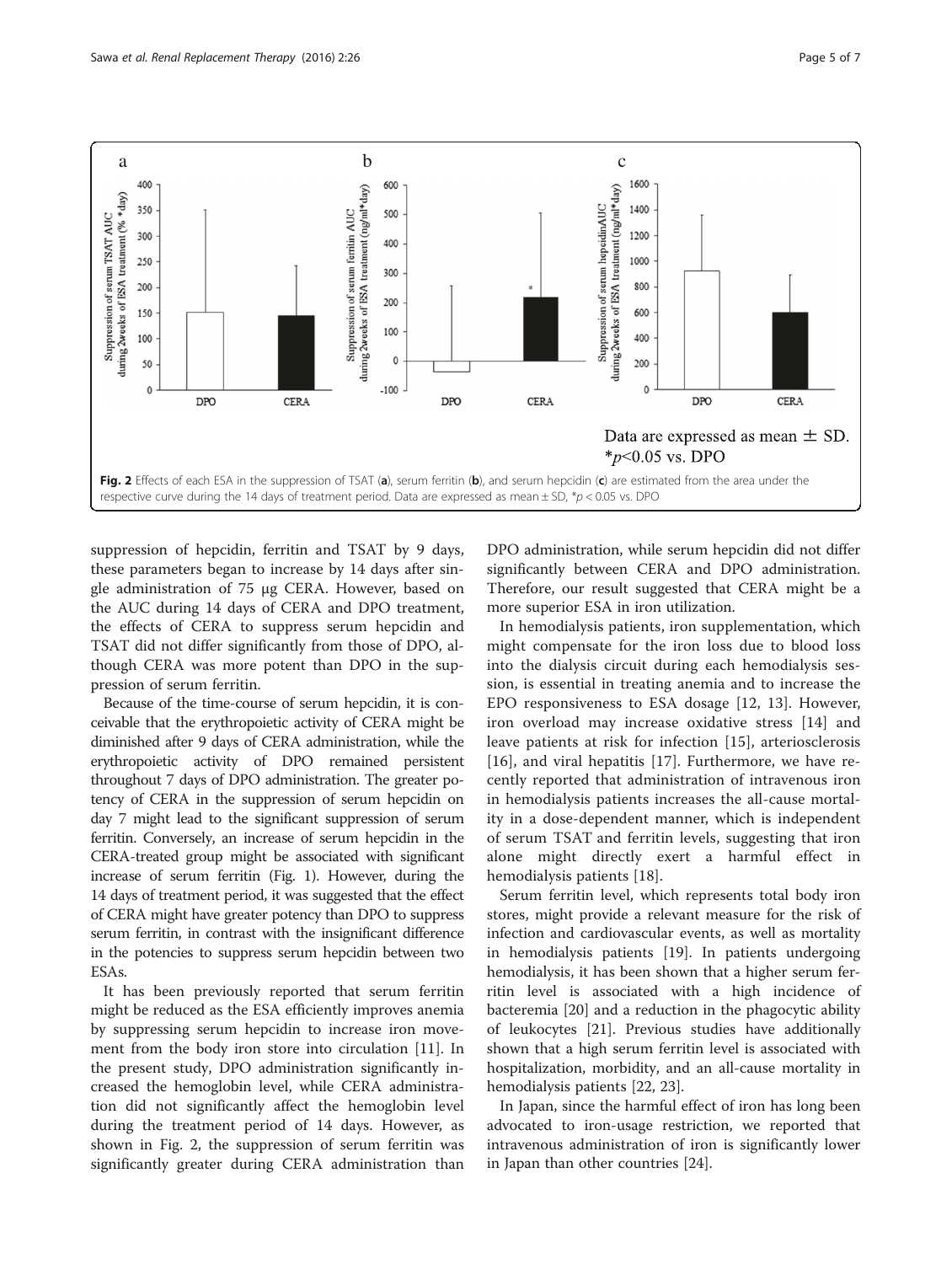<span id="page-5-0"></span>As the harmful effect of iron overload becomes more widely appreciated, guidelines for renal anemia in chronic kidney disease released by the Japanese Society for Dialysis Therapy [5] recommended that serum ferritin levels in hemodialysis patients should be kept lower [[25](#page-6-0)].

Serum hepcidin regulates the cellular iron exporter protein ferroportin and is therefore recognized as the rate-limiting factor in the mobilization of iron across cell membranes and into circulation [[26\]](#page-6-0). There is a positive correlation between serum levels of ferritin and hepcidin, indicating that high serum ferritin levels reduce the overall supply of iron into the circulation available for erythropoiesis [11]. Indeed, a study examining the correlation between serum hepcidin level and prognosis in patients undergoing hemodialysis has shown that patients with high serum hepcidin frequently experience cardiovascular events [\[27\]](#page-6-0), indicating that serum hepcidin is likely a useful index for cardiovascular risk independent of serum ferritin.

It is recently reported that erythroferrone, produced by erythroblast in response to EPO [8], suppressed hepcidin production during hematopoiesis to increase the utilization of iron for bone marrow erythropoiesis. Therefore, it is theoretically assumed that the potency of ESAs to increase erythroblastosis should be negatively associated with their effect to suppress serum hepcidin.

In this study, there were no significant differences of erythropoietic activity and the suppression of hepcidin between CERA and DPO administrations. It is possible that the greater suppressive effect of CERA on serum ferritin might be a more potent effect of CERA in the utilization of iron for erythroblastosis.

There are several limitations in the present study. First, this study is an open label, single arm trial. Second, CERA was injected only once, so it might not represent a stable response to this agent. Furthermore, the number of patients was rather small, and the observation period was short to elucidate the true phenomenon.

Therefore, although the suppressive effect of CERA on serum ferritin seemed greater than that of DPO from the present study, it is yet to be concluded whether the effect of CERA might be more potent than that of DPO from the standpoint of iron utilization.

## Conclusions

The effect of CERA administered once every 2 weeks exhibited no less potent effect in terms of iron utilization than that of DPO administered every week.

#### Competing interests

The authors declare that they have no competing interests.

#### Authors' Contributions

JS designed and performed the study, analyzed the data, and wrote the paper. KN, CN, MK, Y Kuwamura, NW, KK, Y Kawaguchi, and Y Kumeda performed the study and acquired the laboratory data with JS. Y Kumeda participated in the study design and performed the statistical analysis with JS. MI conceived the ideas of the study, participated in its design and coordination, and helped to draft the manuscript. All authors discussed the results and implications and commented on the manuscript at all stages. All authors contributed extensively to the work presented in this paper.

#### Acknowledgements

We thank Prof. Naohisa Tomosugi (Kanazawa Medical University, Ishikawa, Japan) for kindly providing support to measure hepcidin-25. We thank the patient subjects, staff, and physicians for their cooperation in participating in this study.

#### Author details

<sup>1</sup> Department of Internal Medicine, Minami-Osaka Hospital, Osaka, Japan 2 Department of Metabolism, Endocrinology and Molecular Medicine, Osaka City University Graduate School of Medicine Osaka, Osaka, Japan. <sup>3</sup>Department of Nephrology, Osaka City University Graduate School of Medicine Osaka, Osaka, Japan.

#### Received: 2 September 2015 Accepted: 28 March 2016 Published online: 29 June 2016

#### References

- 1. Macdougall IC, Eckardt KU. Novel strategies for stimulating erythropoiesis and potential new treatments for anemia. Lancet. 2006;368:947–53.
- 2. Brunkhosrst R, Bommer J, et al. Darbepoetin alfa effectively maintains hemoglobin concentrations at extended dose intervals relative to intravenous or subcutaneous recombinant human erythropoietin in dialysis patients. Nephrol Dial Transplant. 2004;19:1224–30.
- 3. Levin NW, Fishbane S, Cañedo FV, Zeig S, Nassar GM, Moran JE, et al. Intravenous methoxy polyethylene glycol-epoetin beta for hemoglobin control in patients with chronic kidney disease who are on dialysis: A randomized non-inferiority trial (MAXIMA). Lancet. 2007;370:1415–21.
- 4. Canaud B, Mingardi G, Braun J, Aljama P, Kerr PG, Locatelli F, et al. Intravenous C.E.R.A. maintains stable hemoglobin levels in patients on dialysis previously treated with darbepoetin alfa: results from STRIATA, a randomized phase III study. Nephrol Dial Transplant. 2008;23:3654–61.
- 5. Shoji S, Inaba M, Tomosugi N, et al. Greater potency of darbepoetin-α than erythropoietin in suppression of serum hepcidin-25 and utilization of iron for erythropoiesis in hemodialysis patients. Eur J Hematol. 2013;90:237–44.
- 6. Tsubakihara Y, Nishi S, Akiba T, et al. 2008 Japanese Society for Dialysis Therapy: guidelines for renal anemia in chronic kidney disease. Ther Apher Dial. 2010;14(3):240–75.
- 7. Sasaki Y, Noguchi-Sasaki M, Yasuno H, Yorozu K, Shimonaka Y. Erythropoietin stimulation decreases hepcidin expression through hematopoietic activity on bone marrow cells in mice. Int J Hematol. 2012; 96:692–700.
- 8. Kautz L, Jung G, Valore EV, Rivella S, Ganz T. Identification of erythroferrone as an erythroid regulator of iron metabolism. Nat Genet. 2014;46(7):678–84.
- 9. Murano N, Ishigai M, Yasuno H, Shimonaka Y, Aso Y. Simple and sensitive quantification of bioactive peptides in biological matrices using liquid chromatography/selected reaction mass spectrometry coupled with trichloroacetic acid clean-up. Rapid Commun Mass Spectrom. 2007;21:4033–8.
- 10. Maekawa K, Shoji T, Emoto M, Okuno S, Yamakawa T, Ishimura E, et al. Influence of atherosclerosis on the relationship between anaemia and mortality risk in haemodialysis patients. Nephrol Dial Transplant. 2008;23:2329–36.
- 11. Van der Putten K, Jie KE, Van den Broek D, et al. Hepcidin-25 is a marker of the response rather than resistance to exogenous erythropoietin in chronic kidney disease/chronic heart failure patients. Eur J Heart Fail. 2010;12:943–50.
- 12. Rozen-Zvi B, Gater-Gvili A, Paul M, et al. Intravenous versus oral iron supplementation for the treatment of anemia in CKD: systematic review and meta-analysis. Am J Kidney Dis. 2008;52(5):897–906.
- 13. Albaramki J, Hodson EM, Craig JC, et al. Parenteral versus oral iron therapy for adults and children with chronic kidney disease. Cochrane Database Syst Rev. 2012;1, CD007857.
- 14. Anraku M, Kitamura K, Shinohara A, et al. Intravenous iron administration induces oxidation of serum albumin in hemodialysis patients. Kidney Int. 2004;66:841–8.
- 15. Kalantar-Zadeh K, Regidor DL, McAllister CJ, et al. Time-dependent associations between iron and mortality in hemodialysis patients. J Am Soc Nephrol. 2005;16:3070–80.